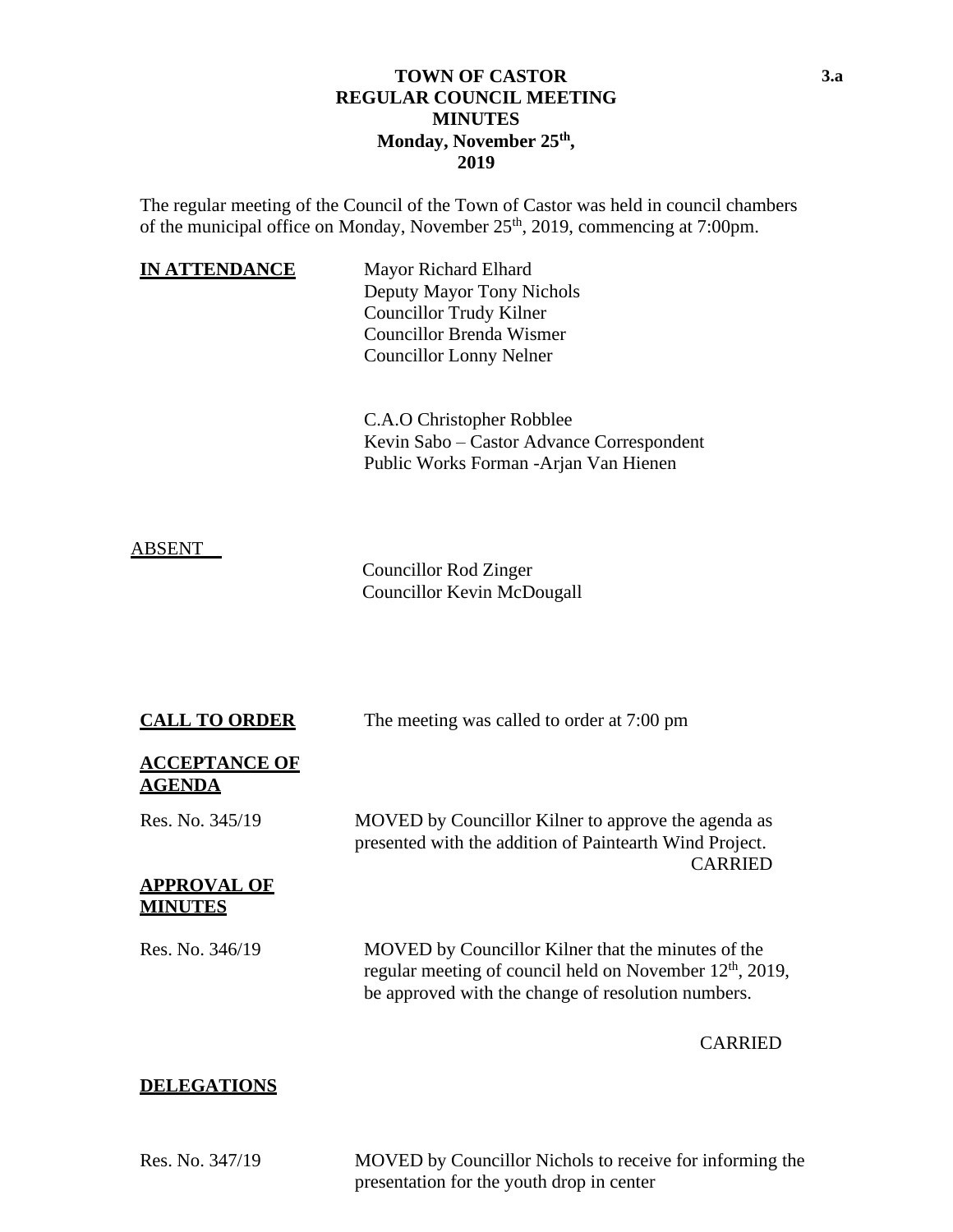## **FINANCIAL REPORTS**

| Res. No. 348/19       | MOVED by Councillor Kilner that account numbers<br>25282-25318 be approved for payment and that the list of<br>Accounts be marked Schedule "A" and attached to these<br>minutes of Council.<br><b>CARRIED</b>                                                                                           |  |
|-----------------------|---------------------------------------------------------------------------------------------------------------------------------------------------------------------------------------------------------------------------------------------------------------------------------------------------------|--|
| Res No. 349/19        | MOVED by Councillor Nelner to accept the gas and water<br>report.                                                                                                                                                                                                                                       |  |
|                       | <b>CARRIED</b>                                                                                                                                                                                                                                                                                          |  |
| <b>CORRESPONDENCE</b> |                                                                                                                                                                                                                                                                                                         |  |
| Res. No. 350/19       | MOVED by Councillor Nelner to accept the letter from Gus<br>Wetter as information.                                                                                                                                                                                                                      |  |
|                       | <b>CARRIED</b>                                                                                                                                                                                                                                                                                          |  |
| Res. No. 351/19       | MOVED by Councillor Kilner to accept Judy Hall's letter as<br>information and respond with a letter explaining the snow<br>removal situation.                                                                                                                                                           |  |
|                       | <b>CARRIED</b>                                                                                                                                                                                                                                                                                          |  |
| Res. No. 352/19       | MOVED by Councillor Nelner to accept Travis Jordahl's<br>letter as information and table it until the end of first quarter<br>of 2020, further to send him a letter indicating this, and<br>direct administration touch base with Shirley McClellan<br>Regional Water Commission about the right of way |  |
|                       | <b>CARRIED</b>                                                                                                                                                                                                                                                                                          |  |
| Res. No. 353/19       | MOVED by Councillor Nelner to accept Arlene Charette's<br>letter as information and direct administration to explain the<br>snow removal policy.                                                                                                                                                        |  |
|                       | <b>CARRIED</b>                                                                                                                                                                                                                                                                                          |  |
| Res. No 354/19        | MOVED by Councillor Nichols to receive the Paintearth<br>Wind Project letter for information.                                                                                                                                                                                                           |  |

### **BYLAW**

| Res No. 355/19 | MOVED by Councillor Wismer to repeal bylaw #1058 |
|----------------|--------------------------------------------------|
|                | Council Code of Conduct.                         |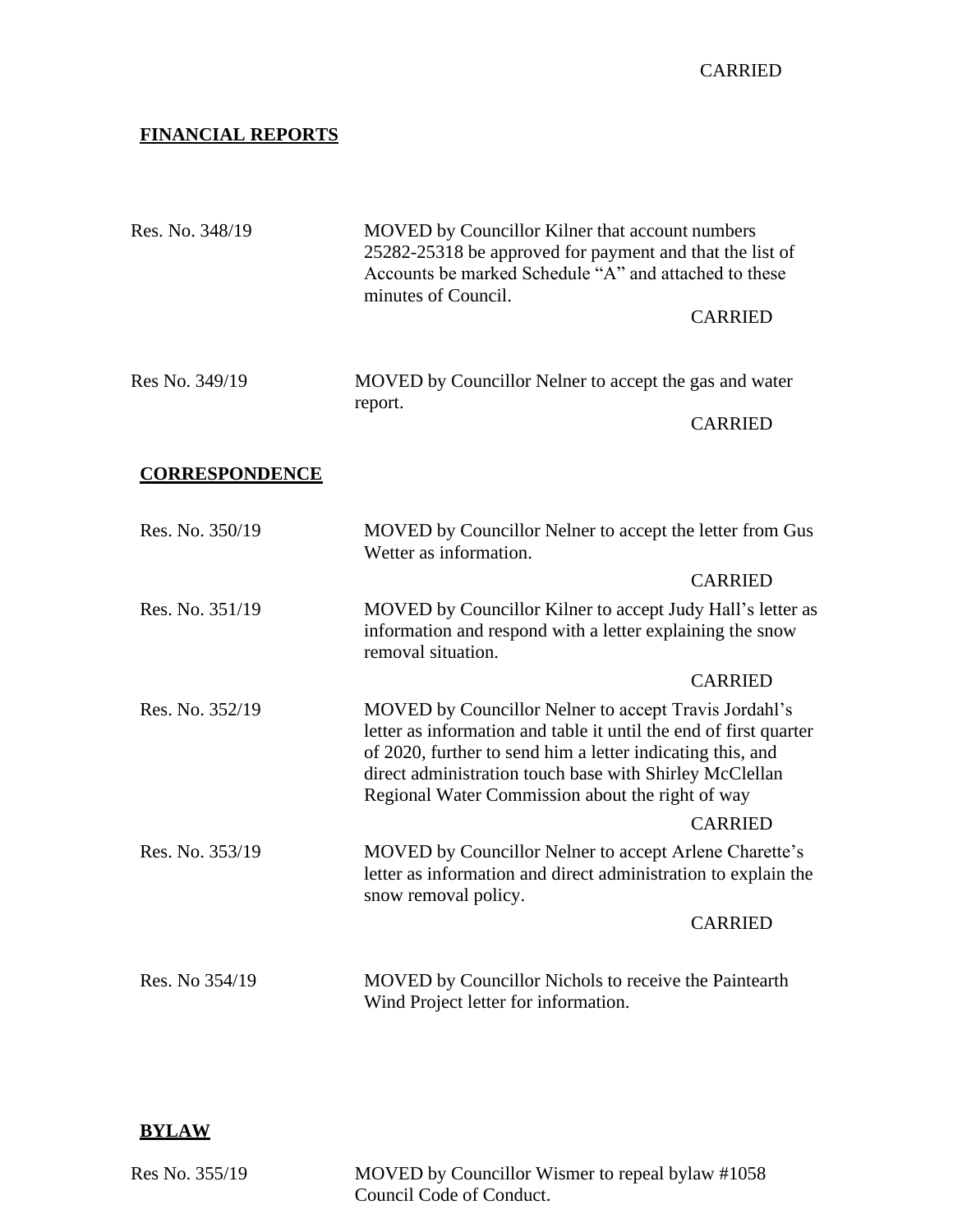| Res No. 356/19 | MOVED by Councillor Kilner to read bylaw 1070 for the<br>first time.                                               |
|----------------|--------------------------------------------------------------------------------------------------------------------|
|                | <b>CARRIED</b>                                                                                                     |
| Res No. 357/19 | MOVED by Councillor Wismer to read bylaw 1070 for the<br>second time.                                              |
|                | <b>CARRIED</b>                                                                                                     |
| Res No. 358/19 | MOVED by Councillor Nichols to proceed with unanimous<br>consent to third reading                                  |
|                | <b>CARRIED</b>                                                                                                     |
| Res No. 359/19 | MOVED by Councillor Nelner to read bylaw 1070 a third<br>time and pass this 25 <sup>th</sup> day of November 2019. |
|                | <b>CARRIED</b>                                                                                                     |
| Res No. 360/19 | MOVED by Councillor Nichols to read amended bylaw<br>1040 for the first time.                                      |
|                | <b>CARRIED</b>                                                                                                     |
| Res No. 361/19 | MOVED by Councillor Kilner to read bylaw 1040 for the<br>second time.                                              |
|                | <b>CARRIED</b>                                                                                                     |
| Res No. 362/19 | MOVED by Councillor Nelner to proceed with unanimous<br>consent to the third reading                               |
|                | <b>CARRIED</b>                                                                                                     |
| Res No. 363/19 | MOVED by Councillor Wismer to read bylaw 1040 a third<br>time and pass this 25 <sup>th</sup> day of November 2019. |

### **BUSINESS**

| Res No. 364/19 | MOVED by Councillor Nelner to approve the joint contract<br>between PCLAC and CWL.                                             |
|----------------|--------------------------------------------------------------------------------------------------------------------------------|
|                | <b>CARRIED</b>                                                                                                                 |
| Res No. 365/19 | MOVED by Councillor Nelner to table the snow removal<br>policy until the next meeting while a trial is carried out.<br>CARRIED |

# **COUNCILLOR REPORTS**

| Res. No. 366/19 | MOVED by Councillor Nelner to accept the Councillor |
|-----------------|-----------------------------------------------------|
|                 | reports for information.                            |

CARRIED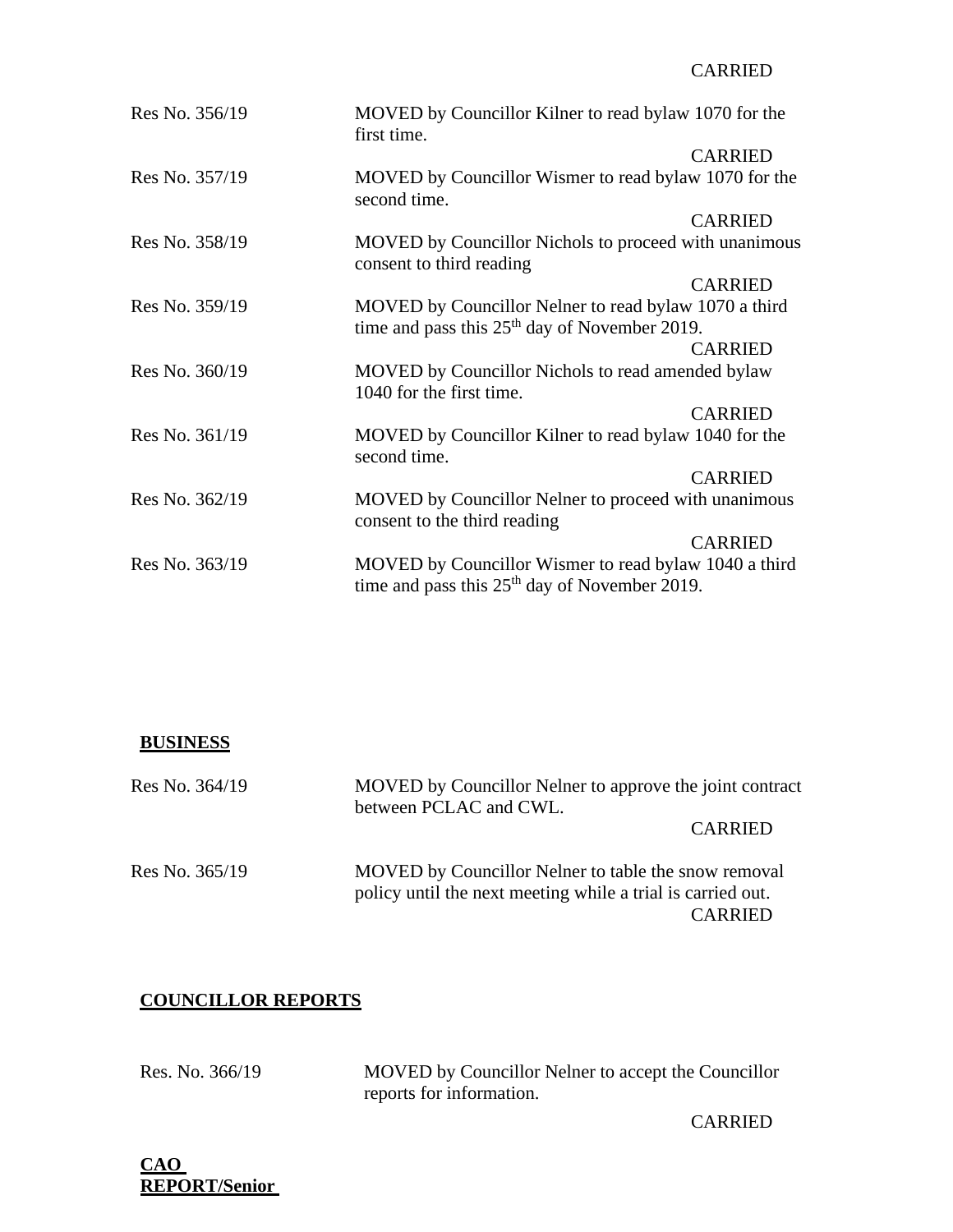| <b>Management</b><br><b>Reports/ACTION</b><br><b>LIST</b> |                                                                                                            |                |
|-----------------------------------------------------------|------------------------------------------------------------------------------------------------------------|----------------|
| Res. No. 367/19                                           | MOVED by Councillor Wismer to accept the senior<br>management reports as presented.                        |                |
|                                                           |                                                                                                            | <b>CARRIED</b> |
| Res. No. 368/19                                           | MOVED by Councillor Kilner to accept the CAO report as<br>information.                                     |                |
|                                                           |                                                                                                            | <b>CARRIED</b> |
| <b>Closed Session</b>                                     |                                                                                                            |                |
| Res. No. 369/19                                           | MOVED by Councillor Wismer to move to a closed session under<br>FOIP Division 2 section 17 and section 21. |                |
|                                                           |                                                                                                            | <b>CARRIED</b> |
|                                                           | Council went into a closed session at 9:12                                                                 |                |
| Res. No. 370/19                                           | MOVED by Councillor Nichols to move out of the closed session                                              |                |
|                                                           |                                                                                                            | <b>CARRIED</b> |
|                                                           | Council returned to the Regular meeting at 9:39                                                            |                |
| <b>ADJOURNMENT</b>                                        |                                                                                                            |                |
|                                                           | Being that the agenda matters have been concluded the<br>meeting adjourned at 9:43                         |                |
|                                                           | These minutes approved this 16 <sup>th</sup> day of December, 2019.                                        |                |
|                                                           |                                                                                                            |                |
|                                                           | <b>MAYOR</b>                                                                                               |                |

CHIEF ADMINISTRATIVE OFFICE